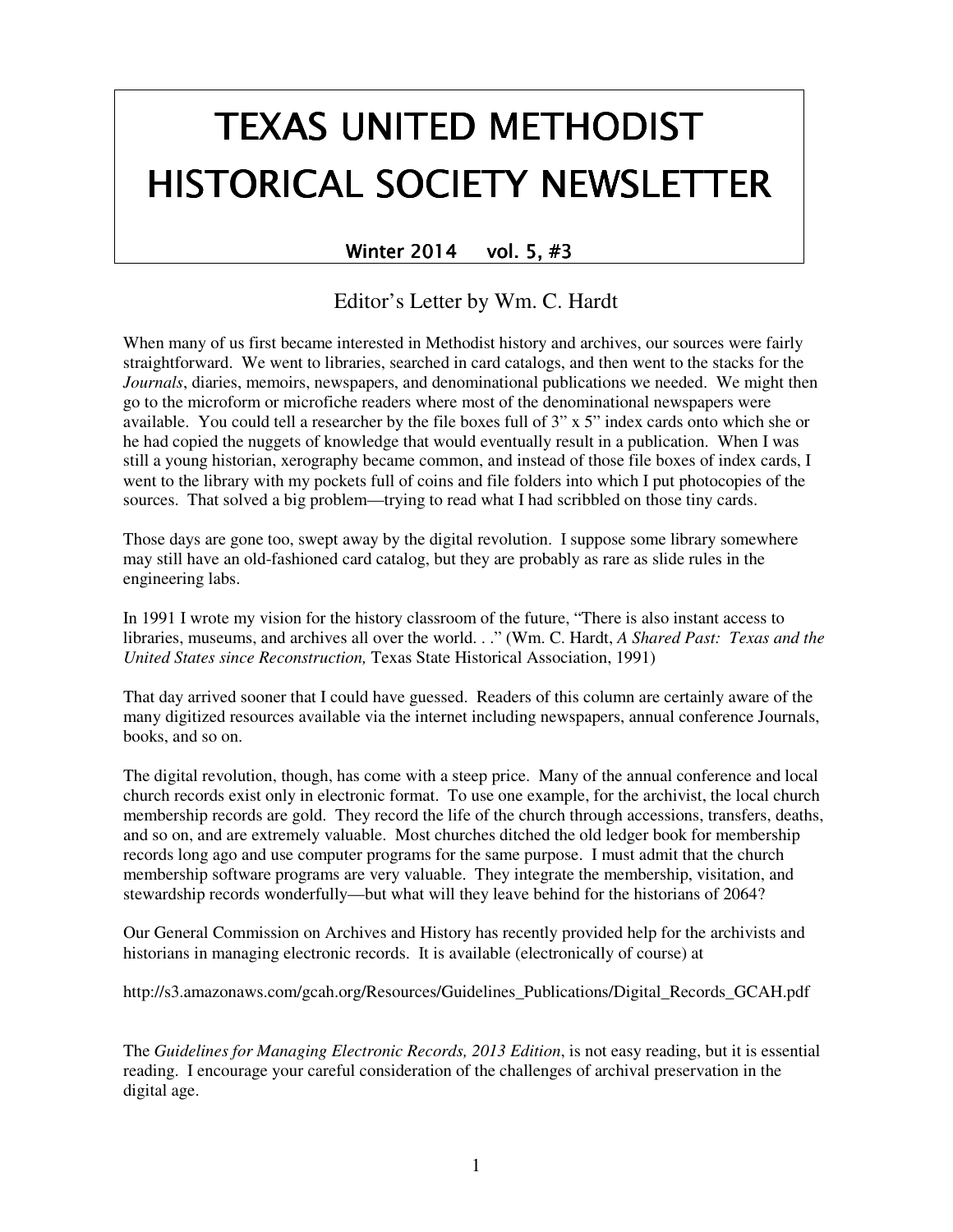## **News From Bridwell Library**

If you are in the Dallas area, you should consider dropping by Bridwell Library at Perkins School of Theology, SMU, to view the current exhibition, *Presidential Documents at Bridwell Library*. Our friend and TUMHS Board Member, Timothy Binkley has assembled an interesting collection of presidential materials from Bridwell collections.

The earliest item in the exhibit is an autograph letter from Millard Fillmore to a Methodist preacher. The exhibit also includes materials from more recent presidents including a photograph of President Dwight Eisenhower with Bishop W. C. Martin. As with other Bridwell exhibits, it can be accessed on line at http://digitalcollections.smu.edu/all/bridwe ll/PresidentialDocuments/index.html Tim, we are all grateful for your work on this project.

In addition to the exhibits, Bridwell hosts events throughout the year that TUMHS members may find interesting. Consult the Bridwell website for information about such events such as the upcoming Celebration of the Czech Memorial Torah Scrolls on Sunday, February 16 at 2:00 p.m.

The Bridwell staff is also most helpful. I encourage you to visit their website often and take advantage of the digitized resources.

## **Historic Church Pictures**

The previous issue asked readers to identify the historic church below.



The correct answer is Bay's Chapel UMC in Montgomery County near Richards. It is about 25 miles southwest of Huntsville in the West District of the Texas Conference.

Bay's Chapel goes back to 1851 when settlers from Tennessee built a log structure that served as both church and school.

This building was built on land donated by W. H. Bay. It was dedicated in 1899. This building may seem rather plain and austere, but you should see the interior! It is a masterpiece of vernacular use of available resources. As you probably guessed, Bay's Chapel is surrounded by a pine forest, and the interior makes full use of unpainted pine for not just the structure, but also the pews, altar, communion rail, etc.

The church is pastored by our friend Rev. Eric Dehmer, whom some TUMHS members will remember from his Robert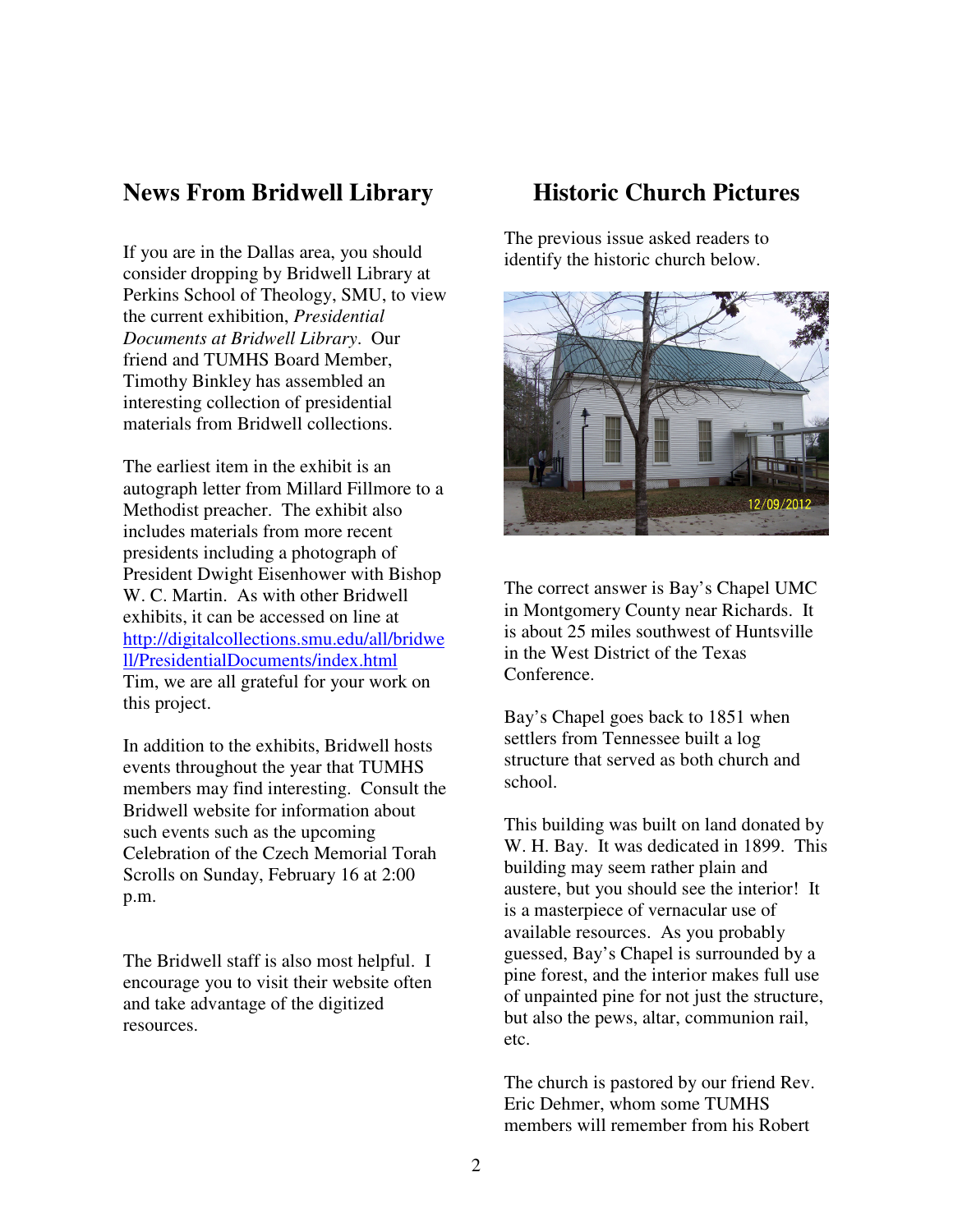Alexander reenactment at the 2011 Annual Meeting in Chappell Hill.

Here is the next Texas Methodist church for you to identify.



# **From the General Commission**

The General Commission on Archives and History of the United Methodist Church has redesigned its website.

The GCAH and its website have to serve a diverse audience. Its main task is preserving the official records of the various boards, agencies, and other official bodies of the UMC. It must also provide support for the annual conference Commissions on Archives and History, Annual Conference Archivists. It also provides research help for both amateur and professional historians and genealogists.

It must be difficult for a website designer to create a site for persons of such varying levels of knowledge. I think the redesigned site goes a long way to satisfying the needs of the various constituents. Visit http://www.gcah.org/ And see if you agree.

I think you will be pleased with what you find, including resources to help your

church celebrate Black History Month this February and Heritage Sunday this May.

The 2014 Heritage Sunday theme is

## **"The Church's Heritage in Mission: Remembering the 200th Anniversary of the Death of Thomas Coke"**

Most of us remember Thomas Coke (if we think about him at all) as half of "Cokesbury." Thomas Coke deserves to be remembered for more than that. While Francis Asbury never returned to England, Coke made numerous voyages and promoted Methodist missions in the West Indies, Canada, France, and Sierra Leone. He was en route to Ceylon when he died on May 2, 1814.



Heritage Sunday resources available at gcah.org by March 1.

## **Dues**

It's now 2014, and that means it's time for many of you to remit your dues to our Treasurer, Stewart Caffey (see address below).

Many of us are used to remitting our dues at the annual meeting, but that meeting will not occur until October. We don't want to wait that long so send them in now!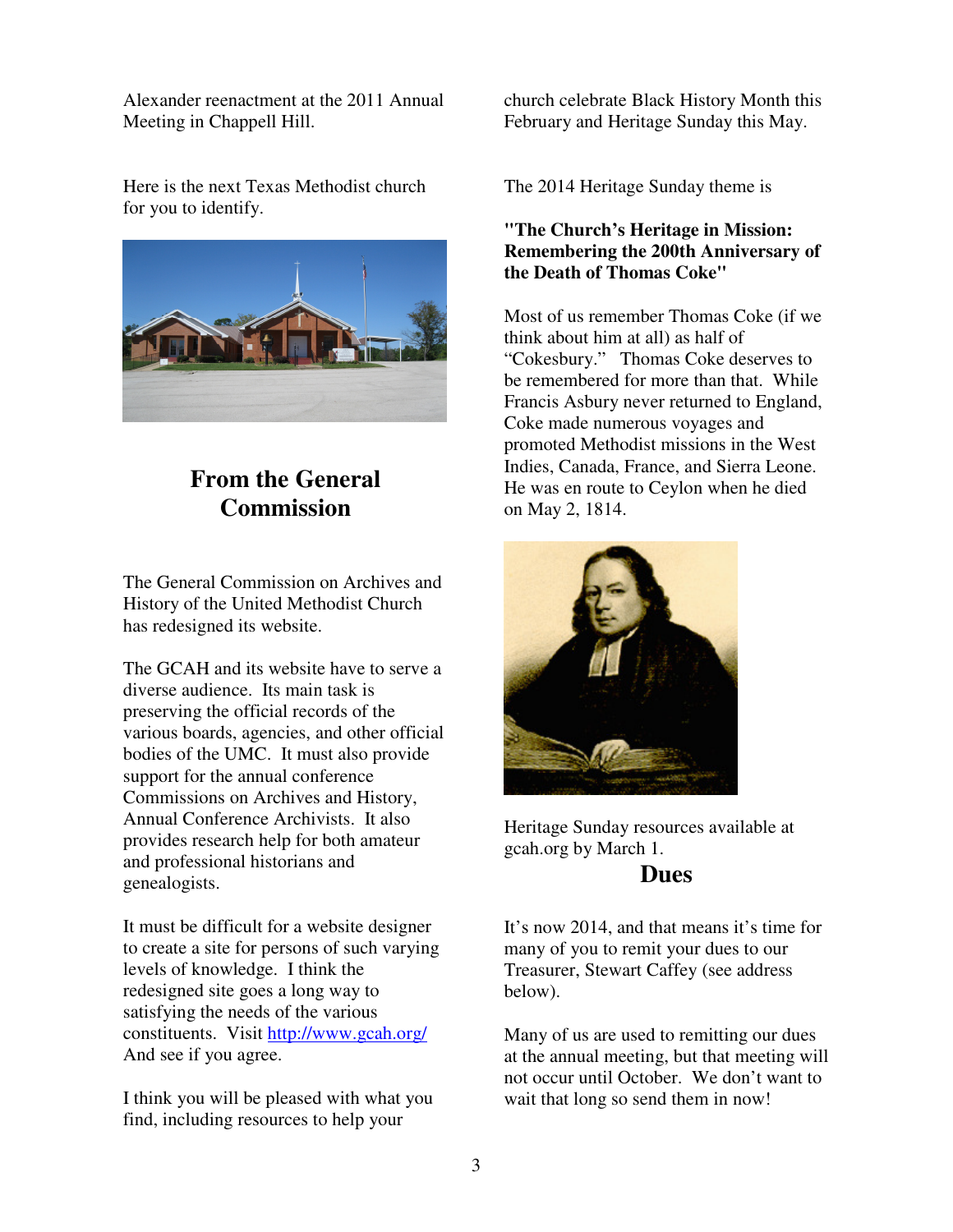## **Annual Meeting**

The Annual Meeting of the TUMHS will not be held in March as customary. It will be October 8-11 in conjunction with the Jurisdictional Convocation of Archivists in San Antonio.

Please do no be confused. Although the official title of the gathering is "Convocation of Archivists," it is also for anyone interested in the history of Methodism in Texas and the Southwest.

The local organizers of the Convocation have put together an outstanding program. Program, housing, and registration details will appear in a later issue.

## **AWARDS**

Don't forget the two awards sponsored by the TUMHS.

The **Kate Warnick Award** is awarded to the best local church history published in the preceding year. There are three categories for churches with different membership sizes.

The **Walter Vernon Award** is for student essays relating to Texas Methodist History. This prize carries with it a cash prize, a spot on the annual meeting program, and possible publication in the *Heritage Journal.* 

## **Directory**

#### **President**

Dr. Garry L. Nall 7206 Versailles Drive Amarillo, Tx 79121 806-355-1450 gnall@att.net

#### **Vice President**

Rev. Dr. Dan Flores 1620 Speronelli Road, NW, Albuquerque, NM 87107 dflores@gmail.com

#### **Secretary**

Rev. Ms. Barbara Hugghins 901B Palestine St. Jacksonville, Tx 75766 903-586-2494 bh@jacksonvillemethodist.org

#### **Treasurer**

Mr. Stewart Caffey 5426  $89^{th}$  St. Lubbock, Tx 79424 stewacs@aol.com

#### **Warnick Awards Chair**

Rev. Dr. William J. Bryan III P. O. Box 750133 Dallas, Tx 75172 214-768-4900 wbryan@smu.edu

#### *Heritage Journal* **Editor**

Rev. Dr. Robert W. Sledge 3141 Chimney Circle Abilene, Tx 79606 rsledge@mcm.edu

### *Newsletter* **Editor**

Wm. C. Hardt 10375 New Wehdem Rd. Brenham, Tx 979-830-5210 wchardt@gmail.com